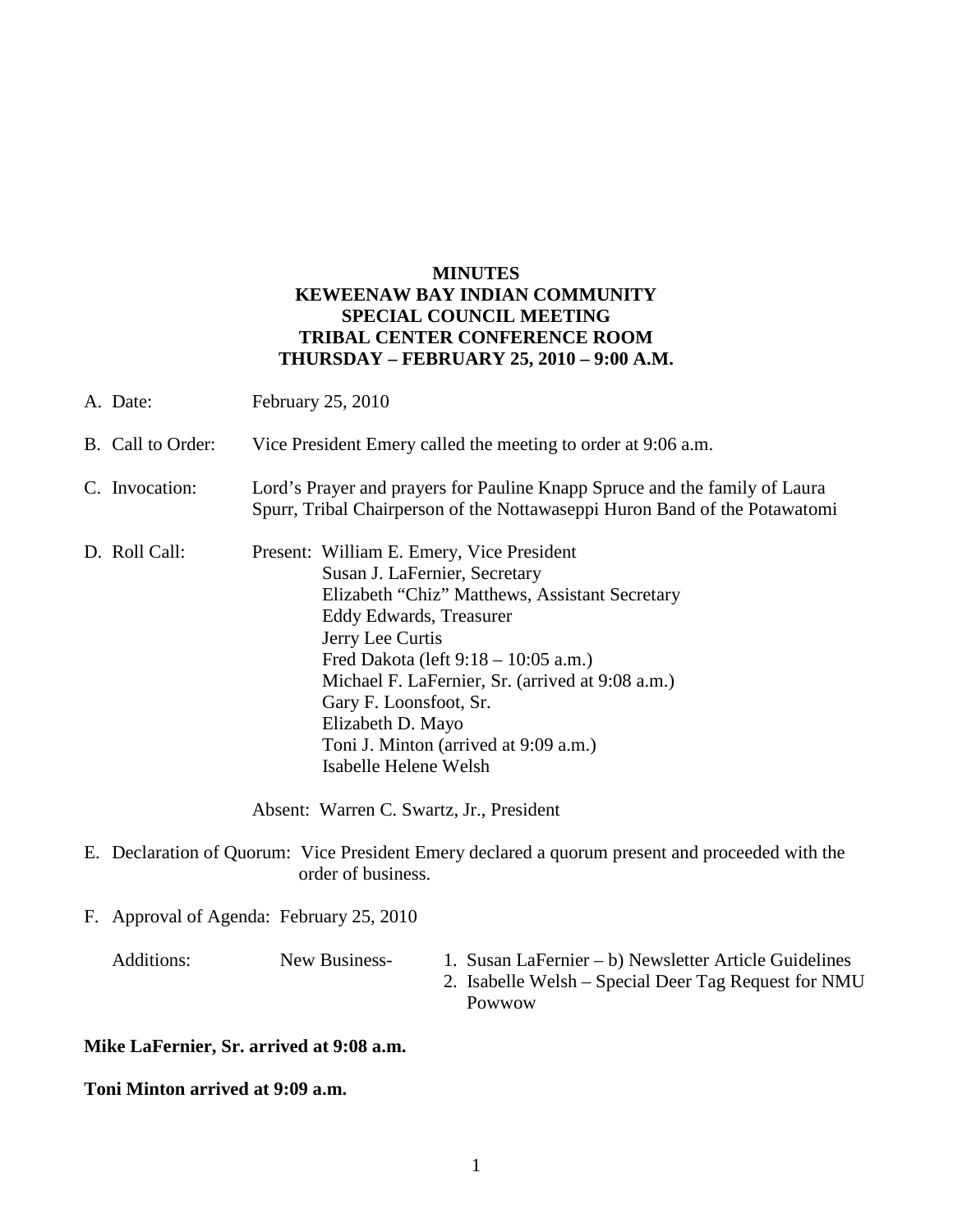**MOTION MADE BY GARY F. LOONSFOOT, SR. TO APPROVE THE AGENDA WITH THE CHANGES. SUPPORTED BY FRED DAKOTA. TEN IN FAVOR (Susan J. LaFernier, Elizabeth "Chiz" Matthews, Eddy Edwards, Jerry Lee Curtis, Fred Dakota, Michael F. LaFernier, Sr., Gary F. Loonsfoot, Sr., Elizabeth D. Mayo, Toni J. Minton, Isabelle H. Welsh), OPPOSED - 0, ABSTAINING - 0, ONE ABSENT (Warren C. Swartz, Jr.), MOTION CARRIED.**

#### G. For Your Information:

- 1. Letter from Foxwoods Resort Casino they asked if we would like to receive their job postings
- H. Old Business:
	- 1. William Emery, Vice President Review Resolution KB-1713-2009 Hunting, Fishing, Trapping and Gathering for the next meeting

### **Fred Dakota left 9:18 – 10:05 a.m.**

2. Gregg Nominelli, Economic Developer – The Comprehensive Strategic Plan Review was completed

[Review pages 33 – 35]

Donna Fredrickson will email updated copies to the Council.

#### **Break: 10:17 – 10:33 a.m.**

- I. New Business:
	- 1. Susan LaFernier, Secretary
		- a) Oppose Mining Waste-Letter of Support: Earthworks, Washington, D.C. is working with a broad coalition of groups to pressure the EPA, Army Corp of Engineers and CEQ to keep mining wastes out of our waters by changing the definition of "fill" material. This rule, changed by the Bush Administration in 2002, allows mining waste to be dumped in rivers, lakes, and streams, impacting both coal mining operations and hard rock mines.

**MOTION MADE BY TONI J. MINTON TO SIGN A LETTER OF SUPPORT FOR OPPOSING THE MINING WASTE. SUPPORTED BY SUSAN J. LAFERNIER. TEN IN FAVOR (Susan J. LaFernier, Elizabeth "Chiz" Matthews, Eddy Edwards, Jerry Lee Curtis, Fred Dakota, Michael F. LaFernier, Sr., Gary F. Loonsfoot, Sr., Elizabeth D. Mayo, Toni J. Minton, Isabelle H. Welsh), OPPOSED - 0, ABSTAINING - 0, ONE ABSENT (Warren C. Swartz, Jr.), MOTION CARRIED.**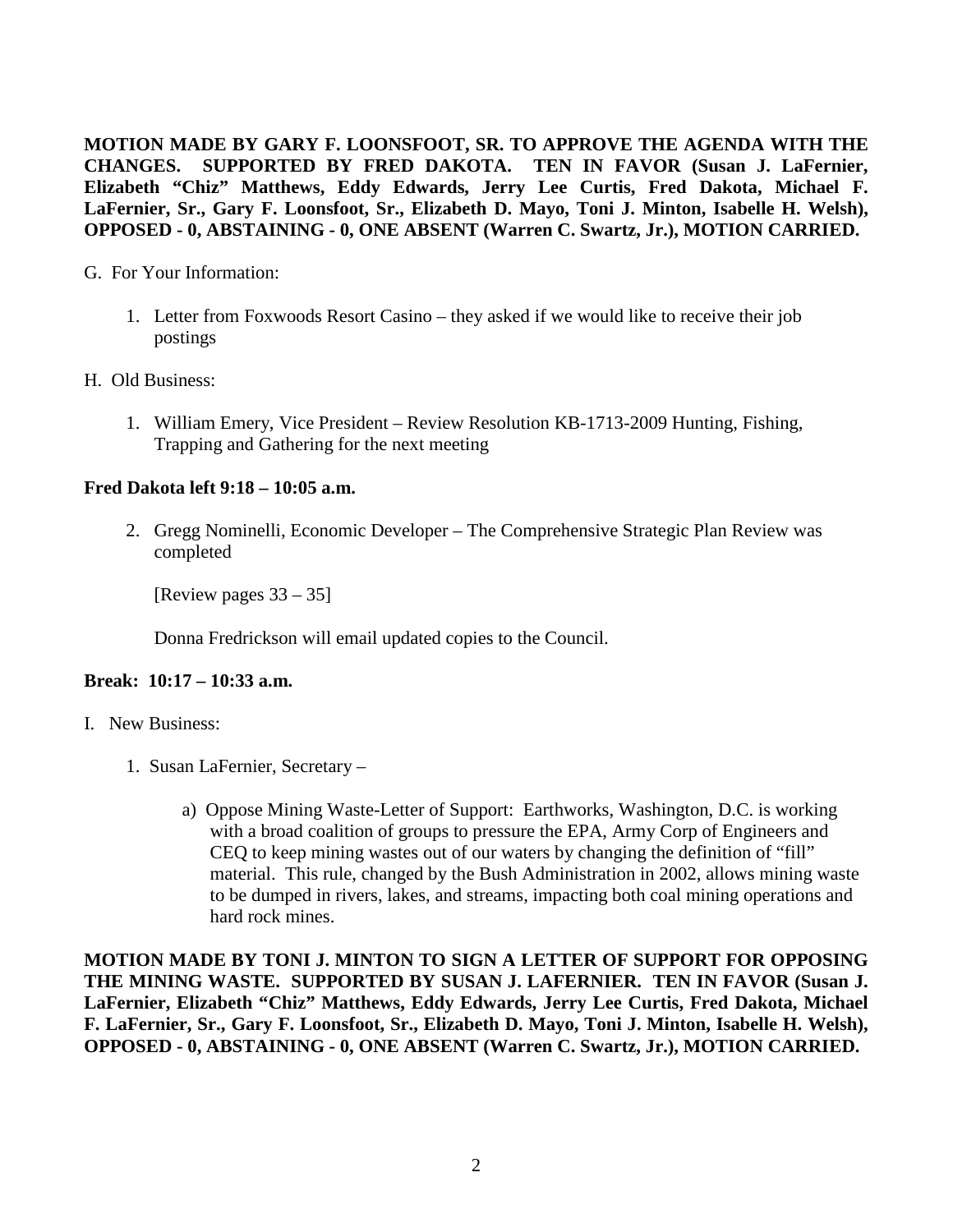b) Newsletter Article Guidelines – Susan questioned the letter submitted by Eddy Edwards in the March Newsletter and that guidelines need to be set. There is a motion on press releases from 2002 that needs to be reviewed. Eddy stated that it is censorship and the only guidelines are that you cannot say what is in Closed Session.

# MOTION MADE BY FRED DAKOTA TO REQUEST A FORENSIC AUDIT FROM THE HUD AUTHORITY.

Vice President Emery called the motion out of order.

**MOTION MADE BY ELIZABETH D. MAYO TO WITHDRAW EDDY EDWARDS' LETTER FROM THE MARCH NEWSLETTER UNTIL THERE ARE GUIDELINES PUT IN PLACE BY LAURI DENOMIE, NEWSLETTER EDITOR, THE COUNCIL OR THE CEO. SUPPORTED BY TONI J. MINTON.**

**MOTION MADE BY EDDY EDWARDS TO TABLE ELIZABETH MAYO'S MOTION UNTIL THE COUNCIL GIVES OTHER COUNCIL MEMBERS THE OPPORTUNITY TO EXPRESS THEIR OPINIONS ABOUT THE WAY THINGS ARE GOING. SUPPORTED BY GARY F. LOONSFOOT, SR. THREE IN FAVOR (Elizabeth "Chiz" Matthews, Eddy Edwards, Gary F. Loonsfoot, Sr.), SIX OPPOSED (Susan J. LaFernier, Fred Dakota, Michael F. LaFernier, Sr., Elizabeth D. Mayo, Toni J. Minton, Isabelle H. Welsh), ONE ABSTAINING (Jerry Lee Curtis), ONE ABSENT (Warren C. Swartz, Jr.), MOTION DEFEATED.**

[Return to original motion]

**MOTION MADE BY ELIZABETH D. MAYO TO WITHDRAW EDDY EDWARDS' LETTER FROM THE MARCH NEWSLETTER UNTIL THERE ARE GUIDELINES PUT IN PLACE BY LAURI DENOMIE, NEWSLETTER EDITOR, THE COUNCIL OR THE CEO. SUPPORTED BY TONI J. MINTON. FIVE IN FAVOR (Susan J. LaFernier, Fred Dakota, Michael F. LaFernier, Sr., Elizabeth D. Mayo, Toni J. Minton), FOUR OPPOSED (Elizabeth "Chiz" Matthews, Eddy Edwards, Gary F. Loonsfoot, Sr. Isabelle H. Welsh), ONE ABSTAINING (Jerry Lee Curtis), ONE ABSENT (Warren C. Swartz, Jr.), MOTION CARRIED.**

Isabelle Welsh stated her opposition: She feels it should be published as long as other Council members have the opportunity to have their opinion in the newsletter.

Eddy Edwards stated his opposition: He feels that censorship should not be occurring with the Tribal Council.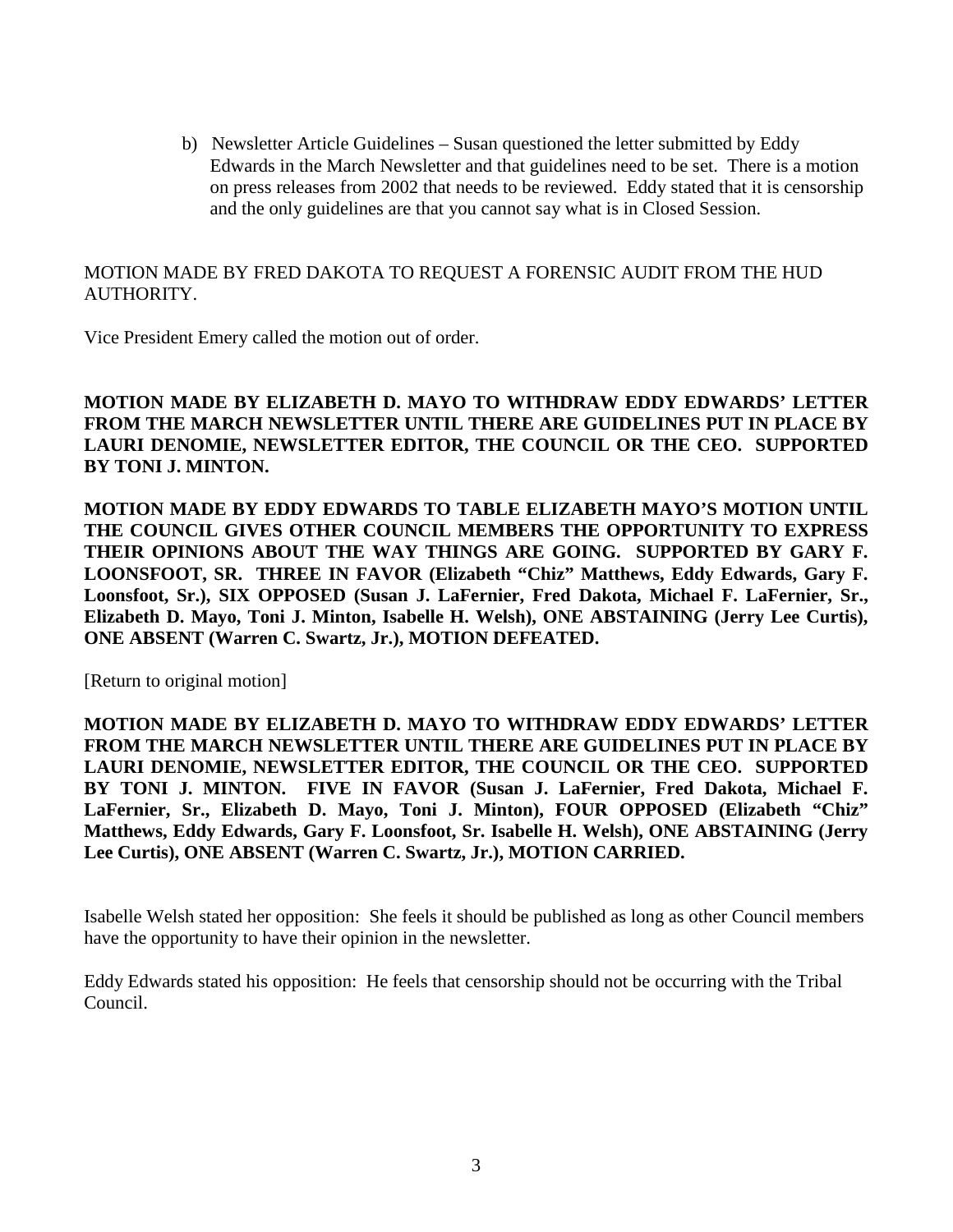2. Isabelle Welsh – (2) Special Deer Tag Requests for the NMU Powwow on March  $18<sup>th</sup>$ 

**MOTION MADE BY FRED DAKOTA TO APPROVE THE SPECIAL DEER TAG REQUEST FOR THE NMU POWWOW. SUPPORTED BY GARY F. LOONSFOOT, SR. TEN IN FAVOR (Susan J. LaFernier, Elizabeth "Chiz" Matthews, Eddy Edwards, Jerry Lee Curtis, Fred Dakota, Michael F. LaFernier, Sr., Gary F. Loonsfoot, Sr., Elizabeth D. Mayo, Toni J. Minton, Isabelle H. Welsh), OPPOSED - 0, ABSTAINING - 0, ONE ABSENT (Warren C. Swartz, Jr.), MOTION CARRIED.**

- J. Closed Session:
	- 1. Deve Sever, Radio Station Manager (2) Contracts
	- 2. John Baker, Attorney/Heather Chapman, Assistant Attorney/Stacey Koski, Interim Child Support Director – Child Support MOU
	- 3. John Baker, Attorney Space Lease Agreement for ATM Machines

**MOTION MADE BY GARY F. LOONSFOOT, SR. TO GO INTO CLOSED SESSION AT 11:01 A.M. SUPPORTED BY ELIZABETH "CHIZ" MATTHEWS. EIGHT IN FAVOR (Susan J. LaFernier, Elizabeth "Chiz" Matthews, Eddy Edwards, Jerry Lee Curtis, Michael F. LaFernier, Sr., Gary F. Loonsfoot, Sr., Toni J. Minton, Isabelle H. Welsh), TWO OPPOSED (Fred Dakota, Elizabeth D. Mayo), ABSTAINING - 0, ONE ABSENT (Warren C. Swartz, Jr.), MOTION CARRIED.**

**MOTION MADE BY EDDY EDWARDS TO GO INTO OPEN SESSION AT 11:50 A.M. SUPPORTED BY FRED DAKOTA. TEN IN FAVOR (Susan J. LaFernier, Elizabeth "Chiz" Matthews, Eddy Edwards, Jerry Lee Curtis, Fred Dakota, Michael F. LaFernier, Sr., Gary F. Loonsfoot, Sr., Elizabeth D. Mayo, Toni J. Minton, Isabelle H. Welsh), OPPOSED - 0, ABSTAINING - 0, ONE ABSENT (Warren C. Swartz, Jr.), MOTION CARRIED.** 

Richard Tuisku "Dick Storm" Employment Agreement –

**MOTION MADE BY MICHAEL F. LAFERNIER, SR. TO APPROVE DICK STORM'S SECOND EXTENSION TO EMPLOYMENT AGREEMENT. SUPPORTED BY ELIZABETH "CHIZ" MATTHEWS. TEN IN FAVOR (Susan J. LaFernier, Elizabeth "Chiz" Matthews, Eddy Edwards, Jerry Lee Curtis, Fred Dakota, Michael F. LaFernier, Sr., Gary F. Loonsfoot, Sr., Elizabeth D. Mayo, Toni J. Minton, Isabelle H. Welsh), OPPOSED - 0, ABSTAINING - 0, ONE ABSENT (Warren C. Swartz, Jr.), MOTION CARRIED.**

Space Lease Agreement for ATM Machines at the Pines and Casino – Effective September 1, 2009

**MOTION MADE BY ELIZABETH D. MAYO TO APPROVE THE KBIC SPACE LEASE AGREEMENT FOR THE ATM MACHINES THROUGH SNB FOR THE PINES AND THE CASINO. SUPPORTED BY MICHAEL F. LAFERNIER, SR. NINE IN FAVOR (Elizabeth "Chiz" Matthews, Eddy Edwards, Jerry Lee Curtis, Fred Dakota, Michael F. LaFernier, Sr., Gary F. Loonsfoot, Sr., Elizabeth D. Mayo, Toni J. Minton, Isabelle H. Welsh), OPPOSED - 0, ONE ABSTAINING (Susan J. LaFernier), ONE ABSENT (Warren C. Swartz, Jr.), MOTION CARRIED.**